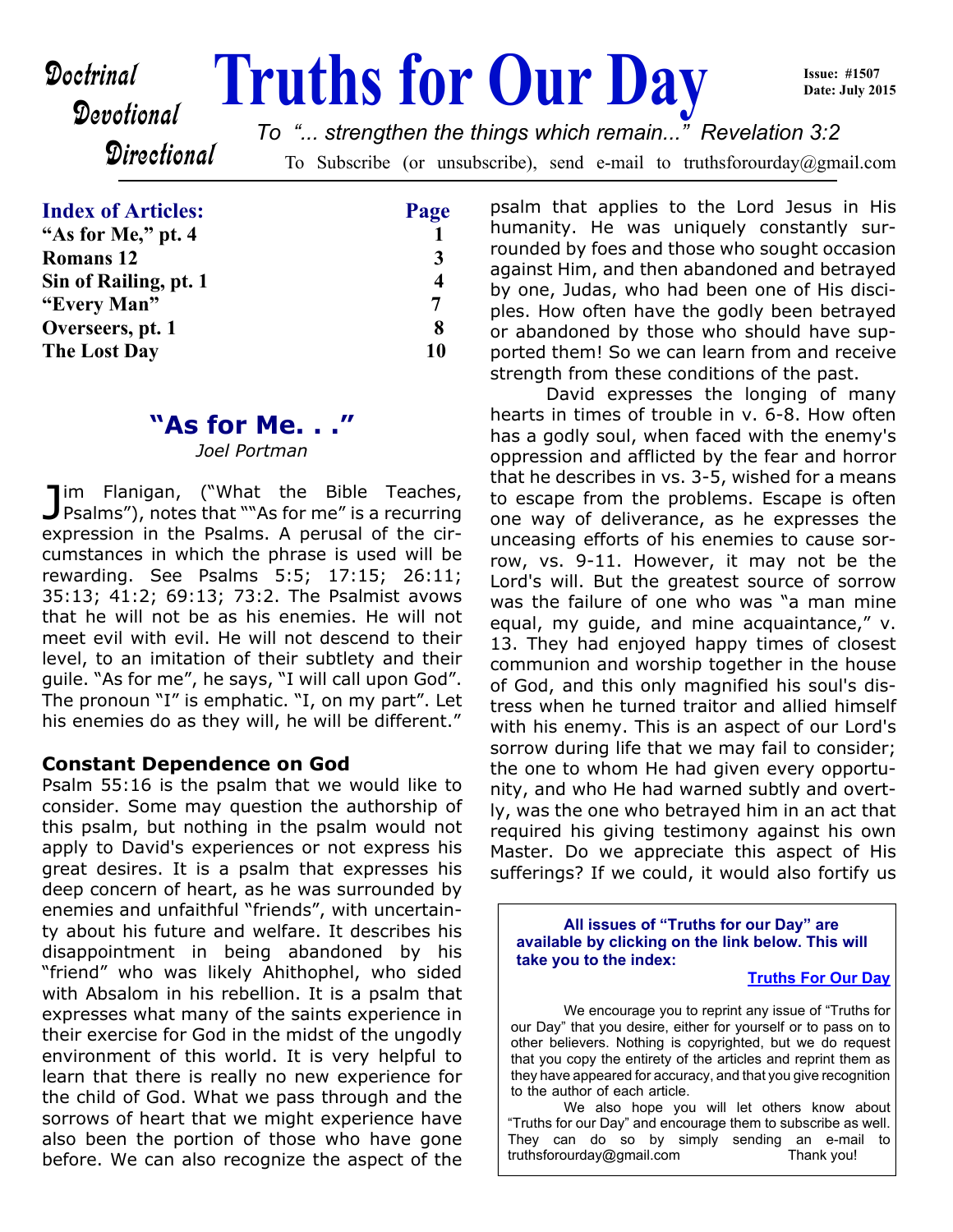against similar disappointments from men. Repeatedly, we are warned not to put confidence in men or to trust in their promises. But it is extremely sad when brethren with whom you may have had close fellowship, in times of crisis turn against and side with enemies. This has been the experience of more than one. A brother who had been encouraged to participate and who was helpful in profitable Bible readings was abandoned and turned against when he had been falsely accused and evicted from his assembly by those who should have supported him. This is indeed most sad, but it is an indication of the failure of human nature, even in those who profess to know the Lord.

 David's resource in such times, as it is with others, is to express complete dependence on his God and assurance of His deliverance. God never abandons his saints, and in their affliction, He is also afflicted (Isaiah 63:9, Hebrews 13:5-6). What a blessing to know One who sticks closer than a brother (Proverbs 18:24)! May we know the same assurance of the constant, unfailing presence of our blessed Lord, and rest in His desires to go with us through the trial and to give support and strength (Psalm 23:4).

#### **Faithfulness amidst Departure,**

We will consider one more of these expressions, this one in Jeremiah 17:16. Reading Jeremiah's prophecy gives an insight into the sorrows of a deeply spiritual man who, despite his sensitive nature, was called of God to deliver scathing messages of judgment to his own people. His heart drew back and felt the oppressive efforts of his own people to condemn and destroy him on every hand. He would have avoided it if possible, but the Word from God was in him as a fire that required him to speak, (Jeremiah 20:9). Other false prophets spoke messages of peace and safety, and the people loved to hear them. But they were false and produced a false sense of assurance that was contrary to God's messages for them. God's message in times like these is designed to stir and convict.

 Jeremiah, like David in the psalm above, desired to flee away and to avoid his responsibility, but to do so would have been to leave them without a voice from God. Many preachers who seek to bring a clear message to the saints are not appreciated as they should be. They may be considered to be "hard" or "legalistic" by others. But let us remember that messages at the end of Israel's Old Testament history were what they needed to hear and were designed to preserve them from judgment. Such is the case today. Under conditions that prevailed in Laodicea (Revelation 3), the Lord clearly reveals their real problem and His solution for it, but it wasn't likely what the majority in that assembly wanted to hear. They were, as Israel, satisfied with their condition of life and heart. Beware of self satisfaction and complacency! As Jeremiah 17:9 tells us, "The heart is deceitful above all things and desperately wicked, who can know it?" This also describes our hearts; they can deceive us and make us think that all is well, when the opposite is true. Many today feel that assembly testimony is flourishing and progressing when the opposite is more realistic. Let us be honest and recognize our own spiritual state! There is a remedy for it if we come before the Lord with a broken and contrite heart (Psalm 51:7).

 Despite such opposition by the people, Jeremiah says in v. 16 (translation from "Jeremiah, a Commentary," Charles Feinberg), "I have not run away from being your shepherd; you know I have not desired the day of despair. What passes my lips is open before you." He had been faithful to them, and his concerns were so profound that he could assert his constancy despite their unstinting opposition. These are marks of a true shepherd, one who has a deep, abiding love for and longing for the welfare of the saints. He may be called upon by God to deliver messages that are not desired by most, but they are as important as a doctor's dire diagnosis delivered to a patient. Anything less would be unfaithfulness. Even toward those who might be considered troublesome, one must act as Paul could say to the elders of the Ephesian assembly, "I kept back nothing that was profitable unto you, but have shewed you, and have taught you publickly and from house to house," (Acts 20:20). Those who seek to warn the saints are not being divisive, but they are showing a spiritual longing for the continuation of faithful testimony among the saints today.

May those who seek to continue this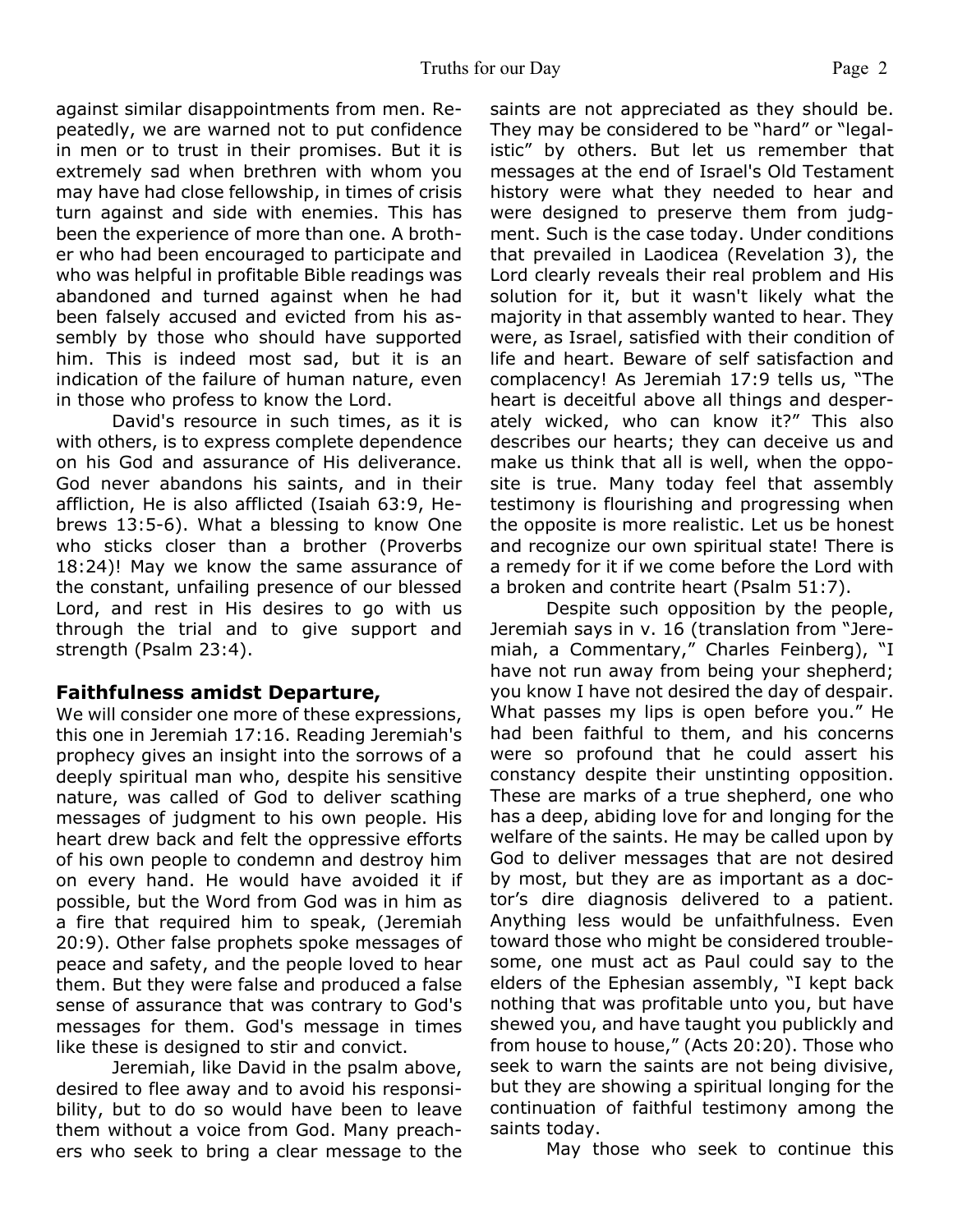shepherding work in our day not abandon that important task. May they continue, out of love for their Lord and for His people, to warn and to teach so that His Name might be honored and His truth maintained. This alone will preserve us and strengthen testimonies to go on until our Lord's return.

**"The Essence of Idolatry is the entertainment of thoughts about God that are unworthy of Him."**

A. W. Tozer

## **Romans 12**

#### **Our Attitude Toward God**

This 12th Chapter brings us to the practical<br>summing up of the Apostles' teaching This 12th Chapter brings us to the practical throughout the former portion of the Epistle. He has been bringing their condition as guilty sinners before them, and then the manifold mercies that God had bestowed upon them, so that when he reaches this chapter he begins to give a very practical application to all that has gone before.

 "I beseech you therefore by the mercies of God." The "therefore" of this verse links it on to all that has gone before, and the mercies of God in particular are emphasized, and used here as that which should lead to a whole-hearted surrender to God. Let us therefore refresh our minds with some of these mercies. In Chapter 3 we are seen as guilty sinners before God. This then was our state when God showed us mercy for it's only the guilty that need mercy. In chapter 4, Christ is delivered for our offenses. What a mercy this is. All our blessings flow from this great mercy.

Ch.5 We are justified and have peace with God. Ch.6 We are raised with Christ to walk in newness of life.

Ch.7 We are freed from every claim of the law and married to Christ.

Ch.8 We are in Christ where there is no condemnation, no separation.

Ch.9 We are called into the place of the people of God who were not a people.

Ch.10 We are partakers of the fatness of the true Olive tree.

 These are some of the mercies God has lavished upon us. And by reason of them we should present our bodies a living sacrifice unto Him, living in contrast to Israel's dead sacrifices, holy in contrast to the unacceptable sacrifices offered when they were away in heart from God.

 What does it mean to present my body a living sacrifice? It means a whole-hearted surrender of myself and all that I have to God. This may be illustrated by Abraham offering up Isaac. He put his all on the altar for God when he put Isaac there; Jonathan giving to David all his armor, all that was dear to a soldier, but David had won Jonathan's heart by the slaying of Goliath. And again we have an illustration in David's three mighty men who at the risk of their lives got him the water out of the well at Bethlehem. Having presented our bodies we are to remember that this is only our reasonable service. Well might we sing truthfully:

> "Were the whole realm of nature mine That were an offering far too small Love so amazing, so divine Demands my heart, my life, my all."

 The three Hebrews in the fiery furnace also presented their bodies as living sacrifices.

#### **Our Attitude Toward the World**

'Be not conformed to this world but be ye transformed"; thus our attitude toward the world is negatively and positively stated, in this sense we should all be strict nonconformists in three ways; religiously, politically and socially. We have been taken out of this world. John 17:6. We profess to have died to the world, and like Paul the cross stands between it and us, therefore we don't need to be conformed to it in any sense. But we are to be transformed by the renewing of our minds. This simply means the adjusting of our spiritual and moral vision to the mind of God, with the purpose in view of proving what is that good and acceptable and perfect will of God. This we can never know if we conform to the world.

#### **Our Attitude Toward Self**

Our attitude toward ourselves should be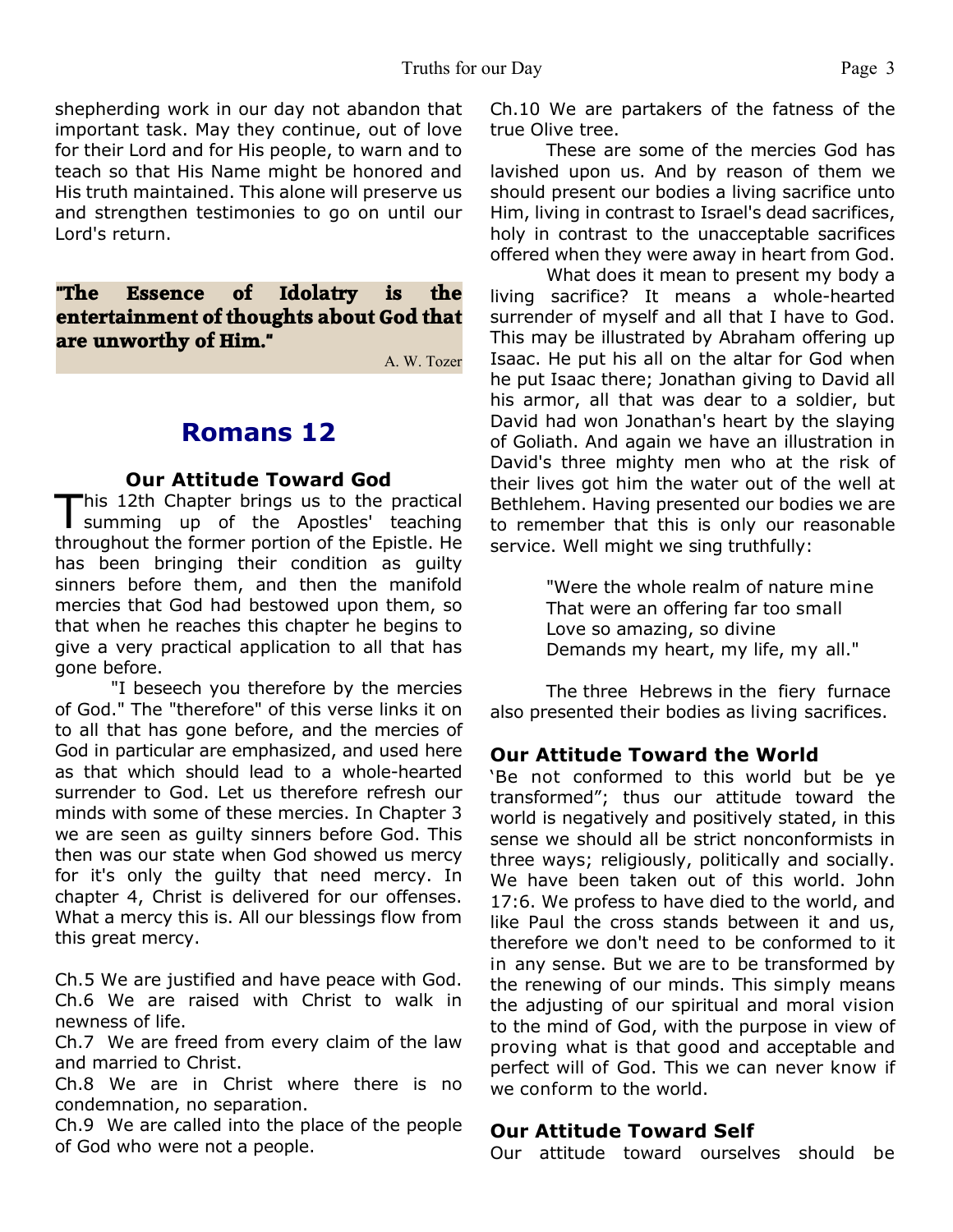characterized by sober-mindedness. Note the words of verse 3, not to think highly of himself but to think soberly. We are all in danger o*f* thinking highly of ourselves and putting a high value on our ability, our service; but this comes from the lack of sober thinking. There are three minds in this chapter. The first is in verse 2, "The renewed mind;" verse 3, "The sober mind;" and verse 16, "The lowly mind." This is a good state of mind for one to be in, having a renewed mind, a sober mind, a lowly mind, and if this is my state of mind it will keep me from becoming vain in my own conceits.

#### **Our Attitude Toward One Another**

Let love be without dissimulation or hypocrisy. This is to be our attitude toward one another. What hypocrisy there is in most of us, but my love for the people of God must be free from that, for God hates hypocrisy. If I am to avoid it, I must abhor that which is evil and cleave to that which is good. "Love that makes no discrimination between that which is good and that which is evil, is merely sentimental." Note three things about this attitude of love that we are called upon to manifest.

 It is a preferable love. We read in honor preferring one another. Oh, what room there is today for that kindly, brotherly love which in honor prefers one another. This would save the Church of God from most if not all of her troubles.

 It is a liberal love. We read, "Distributing to the saints, given to hospitality. This word given to hospitality is rendered prosecute, and simply means that instead of waiting for an opportunity to show hospitality, we should be earnestly seeking an opportunity. Some know very little of this, but thank God others know much of it.

 It is a sympathizing love. We read rejoice with them that do rejoice, and weep with them that weep. There is always much to rejoice over, and there is always much to weep over, what a blessed example of this verse our Lord left us. We see Him performing His very first miracle when He was rejoicing with those that rejoiced at a marriage feast in Cana of Galilee. Then we find Him performing His greatest miracle when He wept with those that wept at the grave of Lazarus. May we then follow His example and this exhortation.

#### **Our Attitude Toward All Men 17-21**

Recompense to no man evil for evil. This then is to be our attitude toward all men whether saint or sinner. Provide things honest in the sight of all men. What a poor testimony it is for a child of God to be dishonest. Live peaceably with all men. Some Christians quarrel with their workmates, some with their neighbors, and some quarrel with their brethren, but God says, live peaceably with all men.

 If your enemy hunger, feed him; if he thirst, give him drink, but don't avenge yourself on him, for vengeance is mine; I will repay, saith the Lord. David would not put a hand on Saul. He left him to God, and that is what we should do.

WIS June 1943

Justification deals with condemnation; sanctification deals with contamination.

# **Railing**

*Robert Surgenor*

My wife exclaimed, "How could anybody do that if they were Christians?" I had just that if they were Christians?" I had just related to her a most unfortunate incident that took place in an assembly. I then explained to her that Christians are capable of many gross sins. I went on to explain to her that the Scriptures enumerate various sins, such as, adultery, fornication, uncleanness, lasciviousness, hatred, variance, emulations, wrath, strife, seditions, heresies, envying, drunkenness, revelings (Gal. 5:19–21). Also, malice, guile, hypocrisies, envies, and all evil speakings (1 Peter 2:1).

 Why the mention of these sins? Simply because Christians have the capability of committing them, the reason being that the flesh is still within us. Paul exclaimed, "For I know that in me (that is, in my flesh,) dwelleth no good thing" (Romans 7:18). True, the old man was crucified with Christ (Romans 6:6). The old man represents our former standing before God. Through trusting Christ, we have become a new creation in Him, and the former things, relating to our standing before God, are gone (2 Corinthians 5:17). But, alas, the flesh is still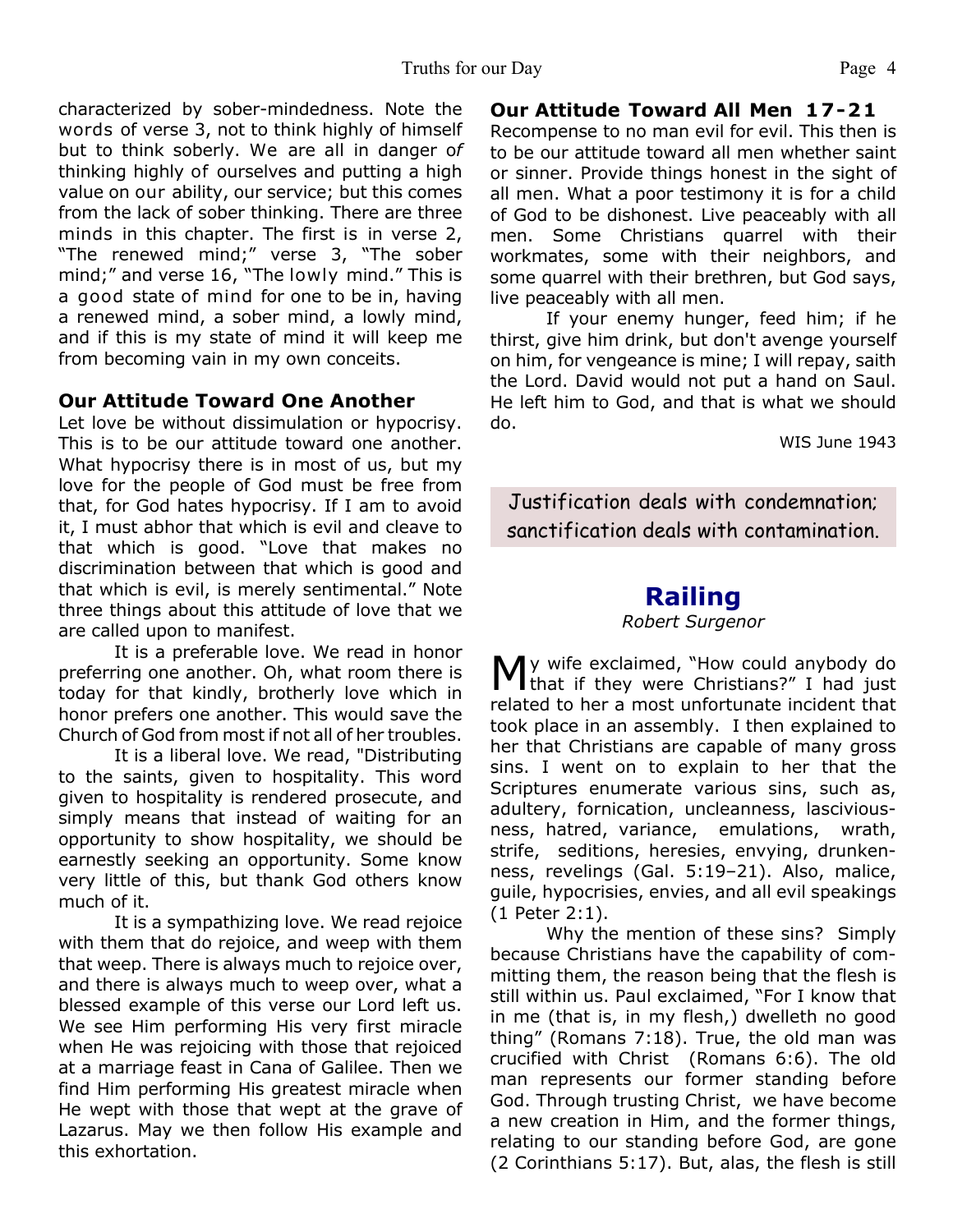within us, and it is very prompt to spring into action.

#### **Different Activities of the Flesh**

There are various ways in which the flesh can gain control of the believer. Through neglect of prayer, they can lose communion with the Father. If this takes place, the flesh will raise its ugly head within, causing them to sin. Yielding to the world's lures can draw us away from the good Shepherd, thus causing the flesh to rise and cause us to fall. However, there are many brethren who seem to be walking a straight path for God, and seemingly are sensitive to the commandments of Christ, however, they too are susceptible to falling, the reason being that they are not serious students of the Word of God, and do not fully understand the precepts laid out in the Holy Scriptures. They are following the pattern only because they have been exposed to it since their conversion. Let me give you an example. There are sisters, who if asked, why they wear a hat in the assembly gathering, could not give you a scriptural answer. They wear a head covering simply because it has always been done, and that is the extent of their knowledge. They know nothing about angels, headship, administration, and government being connected with the wearing of a covering. These Christians are not "rooted and built up in him, and stablished in the faith" (Colossians 2:7).

#### **Dealing Intelligently with Sin**

When it comes to dealing with sin in the assembly, in most cases there is no problem. When a Christian commits adultery, the case is pretty much "cut and dried." The man has been discovered and has confessed his sin and consequently is excommunicated from the assembly as a wicked person. However if the accusing woman has no witnesses and the accused flatly denies her accusation, he cannot be charged and dealt with, for the Scripture plainly states, that only in the mouth of two or three witnesses shall every word be established (2 Corinthians 3:1). However, if there are false witnesses, wrongfully charging the man with adultery, the law calls for them to be questioned individually to see if all their stories agree. If there is a discrepancy in their witnessing, then the accused cannot be convicted. If the witnesses are telling the truth, then all their words will agree, but if their witness conflicts with another witness, they are not telling the truth.

#### **The Definition of Railing**

Regarding the sin of railing, I am afraid that some among us do not fully understand what railing is. They may be God-fearing, and seeking to please the Lord, but they are not students of the Word, thus not firmly grounded in the doctrine. Let me relate to you the commentaries of godly men regarding railing.

 Jack Hunter, ("What the Bible Teaches") "The noun describes one who uses abusive and violent language against another; he is a vicious talker, an evil speaker, who persists even when warned of his sin. A person who does not hold any person's reputation as sacred, he is habitually marked by strong, intemperate language."

 "KJV Dictionary." "One who scoffs, insults, censures or reproaches with opprobrious language."

 J. R. Caldwell, ("The Charter of the Church"): "The railer is not one who merely utters hasty, inconsiderate, and unkind remarks. Few would not be "railers" if this constituted the character so described. The ingredient of personal animosity is a necessary part of it. It is a course of personal and malicious abuse carried on with the intention of discrediting and detracting from the influence of the one aimed at. It is a deep-seated evil, and like all the rest of the sins here enumerated indicates a total departure in heart from God and an effort to carry out the will of the flesh by unscrupulous carnal means."

 Harry Ironside: "What is a railer? It is a person who has a tongue loose on both ends and on a pivot in the middle, a vicious talker, and evil speaker, one who can destroy the reputation of another just as a murderer drives a dagger into the heart and destroys a life."

 William Hoste, ("Bible Problems and Answers") "Some Christian brethren's cure-all seems to be to "cut off"; it is certainly very effective, though at the same time destructive. Besides, one fall does not necessarily constitute a man a railer or a drunkard. No one would style Noah a drunkard or Peter a profane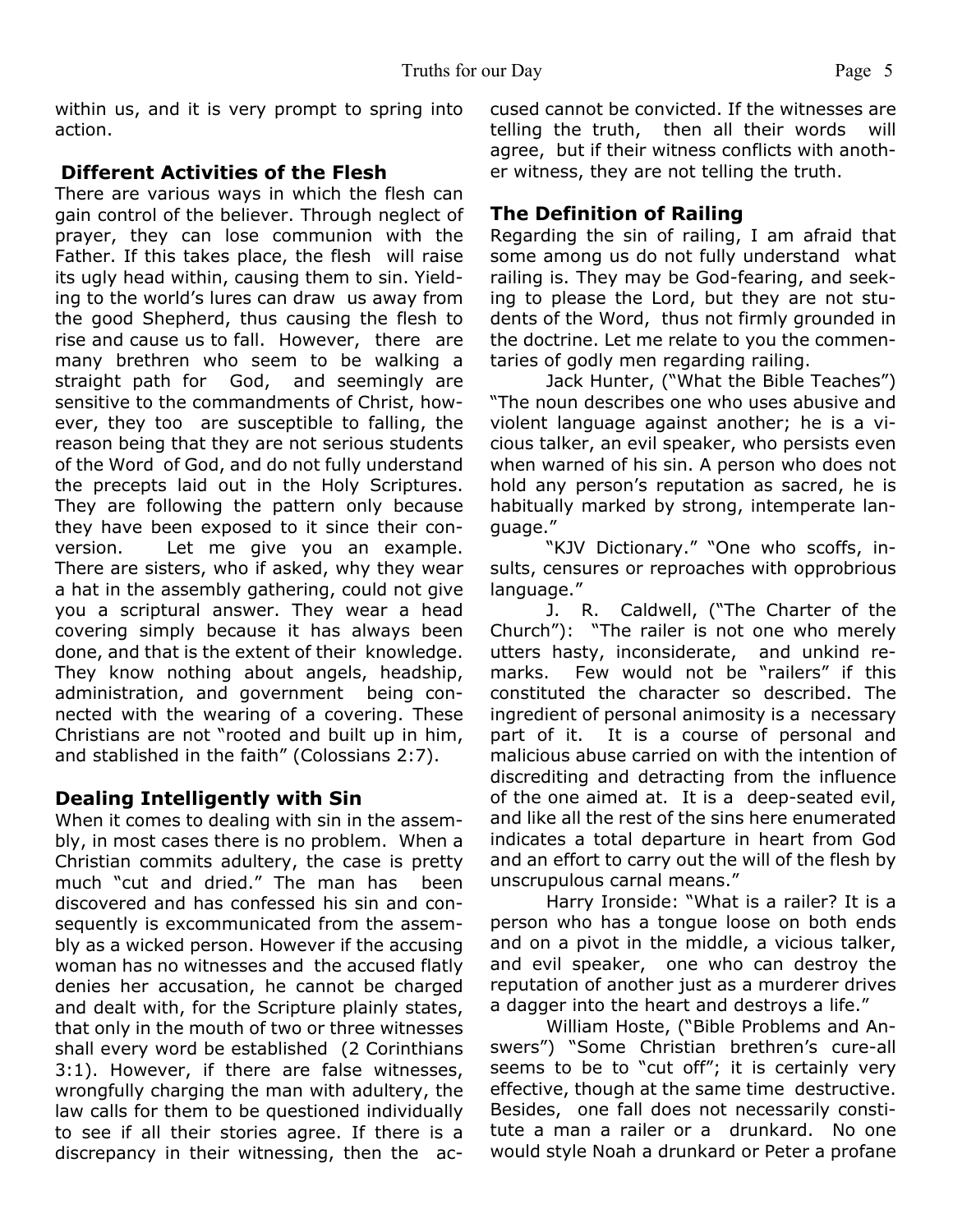#### Truths for our Day Page 6

swearer, though we know they both fell into these sins on one occasion. The expressions referred to are by no means to be confounded with excommunication, and are important as showing, that there is a preliminary procedure to be carried out against an erring brother, at all events, for certain failures, before he is cut off from the assembly, which is only the extreme resort. Such a one may be "avoided," "cut off from our company," etc. though rightly continuing to break bread. But, of course, if his conduct does not improve, these lighter forms of discipline may lead on to excommunication. It is noteworthy that some brethren will cut off from the Lord's table, while showing fellowship in other things, even sometimes in the gospel or ministry of the Word. This is to reverse God's order. The breaking of bread is the last thing to go."

 Albert Barnes, ("Notes on the NT") "A reproachful man; a man of coarse, harsh, and bitter words: a man whose characteristic is was to abuse others; to vilify their character, and wound their feelings."

 W. E. Vine, ("The Collected Writings of W. E. Vine Vol. 2") "A reviler, or railer is one who uses abusive or violent language against another."

 Thus we see that railing can be abusive language intended to wound and defame another. It is persistent, with the motive of character assassination, and can even involve statements that are true.

#### **Dealing with the Sin of Railing**

When it comes to dealing with the sin of railing there may be more difficulties arise. First of all, some brethren do not fully understand what railing is. Some think that a sudden outburst of temper and a few unwise words uttered is railing. Not so! Let me remind you of the exposition of William Hoste; "No one would style Noah a drunkard or Peter a profane swearer, though we know they both fell into these sins on one occasion." I also think of Moses. Would you term him to be a railer? Hardly! Yet, on one occasion he lost his temper and called God's people "rebels."

 To excommunicate a Christian from the assembly simply because on one occasion they lost their temper and spoke inadvertently is a miscarriage of justice. Yet, it has been done. When occasions of such nature arise, that hottempered individual must be taken aside and warned of his unbecoming behavior. If that individual persists in his unbecoming action, repeatedly rising in the assembly and shouting out accusations, that is a different matter altogether. That person has now set himself up against the warnings of the oversight, and with premeditation is continuing his verbal accusations. He has now positioned himself as a railer, and consequently must be dealt with as such. He is to be excommunicated from the assembly.

#### **The Persistent Brother**

I remember a case in Canada in the 1960's. A brother in the assembly objected audibly to the assembly his objections over certain things being done that he thought to be unscriptural. He was taken aside by the oversight and told that his objections were not appreciated. However, that was not the end. He repeatedly rose up during the gatherings of the assembly and continued to voice his objections. He was warned not to do so again, but heeded not the brethren's request. Consequently, he finally was put away under the charge of railing. The interesting thing is, his accusations against the things being done were justified. The assembly was introducing things that were not scriptural.

 Brother William Warke and I visited the man a few years later. He was still out of the assembly. He was very friendly to us and repeated to us his case. I remember brother Warke explaining to him, that even though he was right in his convictions, yet his actions were wrong. He explained to the brother that when he saw things being introduced that were unscriptural, he should have had a meeting with the responsible brethren and voiced his opinion, and then rested his case, leaving it with the Lord. But instead, he took the matter into his own hands and continued his railing on the brethren to change their ways. He was repeatedly warned to cease his actions, but heeded not, consequently he was finally put away, and rightly so. Strange to say, a man can be lawfully excommunicated for standing for the truth, as was the case here.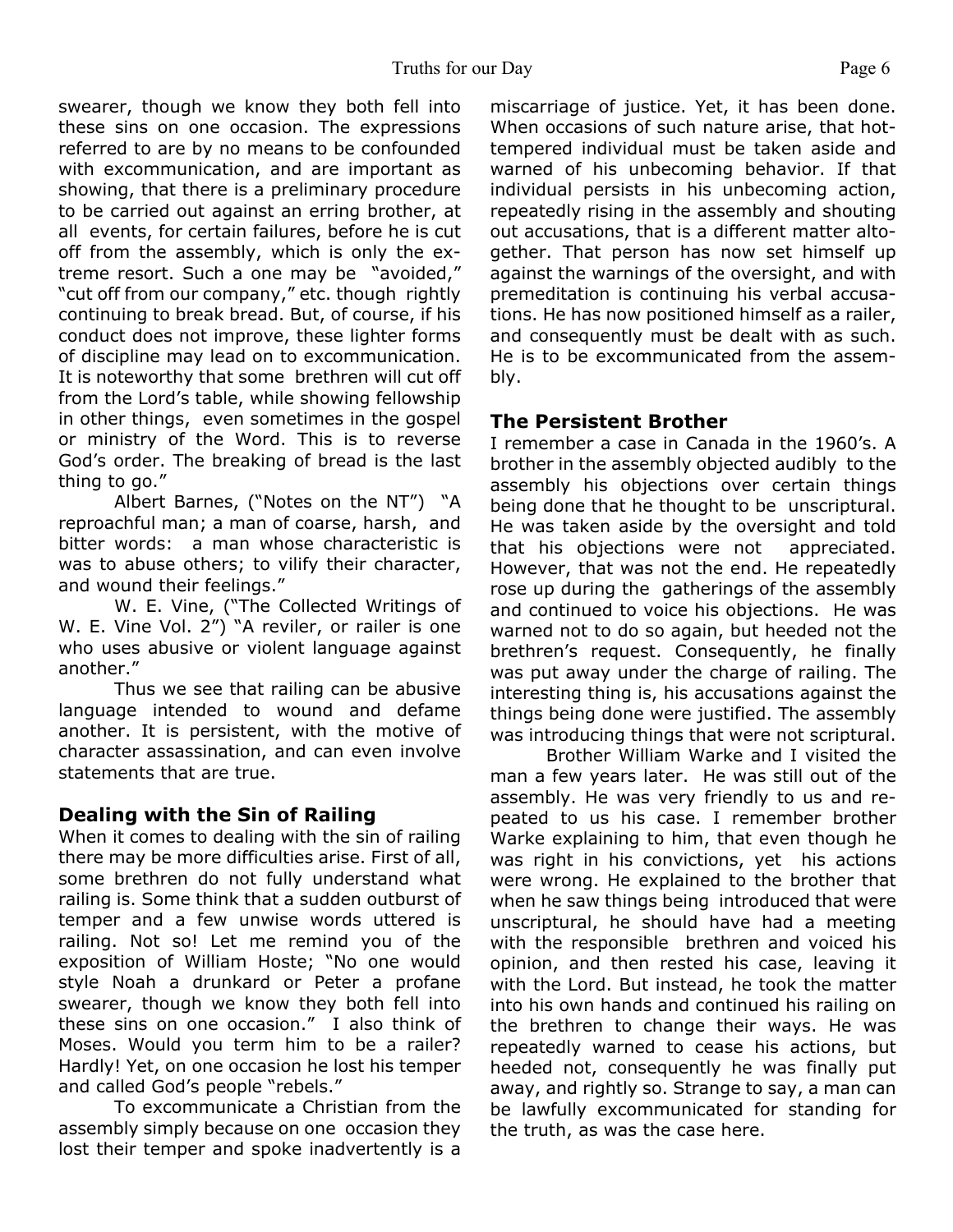Even though the brethren were introducing unscriptural things, yet they must be commended over the scriptural way they dealt with the offender. They were not hasty in their actions. I believe that they loved the offending brother and sought to spare him from being put away, but he refused to heed their advice to stop his misconduct, until they had no recourse but to excommunicate him.

#### **Diotrephes vs. Saintly Men**

However, there are cases that are quite the opposite. When carnal men are brought into the oversight, strange things can happen. There was an assembly in Asia, perhaps near Ephesus where there was a man on the oversight named Diotrephes. He loved to have the preeminence and lorded it over God's heritage.

 He was a man who would say, "You do it my way, or else." Being a domineering individual, if any disagreed with him, he would cast them out of the church. His dictatorial spirit prevailed. Read 3 John 1:8-9.

 I am ashamed to confess, that I have seen similar situations in some assemblies even in our day. Years ago when brother Warke and I were in Northwestern Canada, a saintly man came to us with a severe problem. The assembly he was associated with had put him away for railing. The problem was, he had never railed. The assembly had a domineering man that could have well been named Diotrephes. This carnal elder had a disdain and strong dislike for this humble man, and consequently he charged the man with railing. Of course, the leading men under this Diotrephes joined in and supported the charge, thus the man was put away. He sat back for a few years, and with tears requested fellowship. His requests were denied. Finally he approached us, and brother Warke advised him to move to another location and have an interview with the brethren of another assembly, which he did. He presented his case to the overseers. Consequently, the overseers contacted the assembly from which he was put away, and wanted to talk to them about the case to get their side of the story. Would you believe it, this is what they were told; "We don't want to discuss the case, and we don't want the man here and you can have him if you want!" How can you reconcile this to

the spirit of Christ? You can't! The attitude of the disciplining assembly was vicious. The other assembly's eyes were opened, and they warmly received the supposed railer, who proved to be a blessing to that assembly until the day of his home-call. I was appalled to see such an attitude among Christians. Worse yet would have been the case if other assemblies within 500 miles of the receiving assembly had cut off that assembly for receiving a man that had been dealt with as a railer. Thankfully, that was not the case.

(continued)

*In New Testament terms peace means also right relationships between man and God, and between man and man.* W. T. Purkiser

## **EVERY MAN**

The beautiful picture presented in Psalm 133<br>of "how good and how pleasant it is for he beautiful picture presented in Psalm 133 brethren to dwell together in unity," deserves our best attention, for the truth thus set forth depends for its realization in God's people today in the measure in which each one "endeavors to keep the unity of the Spirit in the bond of peace" (Ephesians 4:3). It behooves us, therefore, to give earnest heed to the testimony of the Word of God, regarding our individual responsibility in this matter.

 (1) Every child of God is loved with a special love. John 11:5, "Now Jesus loved Martha, and her sister and Lazarus," from which we gather that the Savior loves His own individually. This the apostle confirms in Galatians 2:20, where he writes, "Christ, who loved me, and gave Himself for me."

 (2) Every believer has his proper place in the body of Christ—the church. In 1 Corinthians 1:21 we read "that it pleased God by the foolishness of preaching to save them that believe," and concerning them that are saved the Holy Scriptures state "that God set the members every one of them in the body, as it hath pleased Him . . . that there should be no schism in the body, but that the members should have the same care one for another" (1 Corinthians 12:18-25). What a great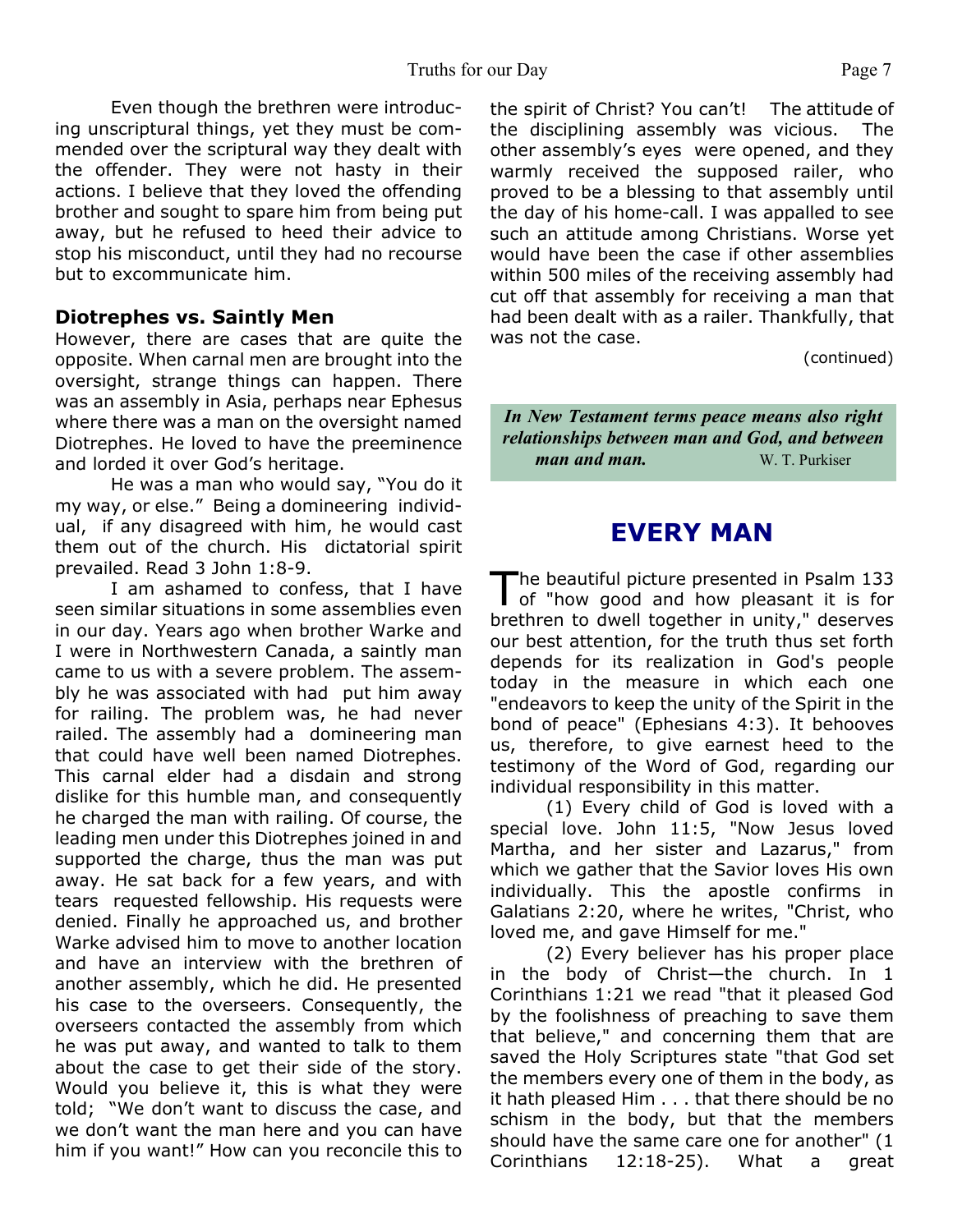responsibility rests upon us.

 (3) We also learn that everyone has his proper gift from God. "Having then gifts differing according to the grace that is given to us" (Romans 12:3), and the grace given is "according to the measure of the gift of Christ" (Ephesians 4:7). For this cause the Apostle Peter exhorts us thus, "As every man bath received the gift, even so minister the same one to another, as good stewards of the manifold grace of God" (1 Peter 4:10).

 (4) Again we read "to every man his work" (Mark 13:34). The same Lord that gave ability to His servants has also given to each his work which doubtless will correspond to the ability of each one, so that the servant is responsible to his Lord to do the work He has appointed him, therefore, no one can clear himself of his responsibility by leaving his work for someone else to do.

 (5) Everyone shall have to give an account of his service. The parable of the pounds (Luke 19:13) teaches that the Lord has given something in common to all His servants to be used for Him in His absence, and at His coming again He will call His servants to render an account of their stewardship. The difference in the servants in this parable does not appear to be the amount each had received, as occurs in the Parable of the Talents in Matthew 25, but in the measure of faithfulness of each, which shall be duly recompensed. In view of this solemn truth "it is required in a steward that a man be found faithful" (1 Corinthians 4:5).

 (6) "Every one of us shall give an account of himself to God" (Romans 14:12). Hence our behavior as Christians in the measure it has been according to the Word of God, is that which shall determine our reward in the day of Christ, "for every one shall receive the things done in his body whether it be good or bad" (2 Corinthians 5:10).

 (7) Every one shall receive his own reward (Revelation 22:12). The figure of the sower in Psalm 126 is that of one that goeth forth weeping bearing precious seed, and as a reaper coming again rejoicing bringing his sheaves with him : but we learn from other scriptures that the sower does not always have the joy of reaping what he has sown, for we read in John 4 "that one soweth and another reapeth." It sometimes happens now that the reaper gets the honor, but the Lord is taking notice, and on His return everyone shall receive his own reward according to his labor, then both sower and reaper shall rejoice together and the faithful servants shall have the Lord's approval, and enter into His joy. May the God of all grace enable us to "look to ourselves that we lose not those things which we have wrought, but that we receive a full reward" (2 John 8).

There is no place where earth's sorrows are so felt as up in heaven; There is no place where earth's failings have such kindly judgment given. (quoted in Pulpit Commentary)

### **Overseers**

No sooner were the children of Israel<br>Naken out of Egypt and formed into "the lo sooner were the children of Israel congregation of the Lord," than it became necessary that rulers should be appointed to look after the affairs of the people, and especially to settle the disputes that were continually arising.

 What a sad commentary upon human nature, that when God brought a people out of bondage, it was but a few days until Moses was nearly worked to death, settling their disputes. It is hard to conceive what they had to dispute about when God provided them their daily food, and their clothes never wore out: but wherever pride is found, there will be found plenty of cause for disputes, for "only by pride cometh contention," Proverbs 13:10.

 Settling disputes? what a thankless job! Those who have a care over God's people are so frequently called to this thankless job, and engaged in it, that it is no wonder that every once and a while we hear the cry, "Most of the troubles are among the leaders." We are far from saying that the leaders are never to blame, for unless they walk humbly before God, the pride of their hearts will soon break out in contentions with one another: and when this takes place the trouble assumes greater proportions than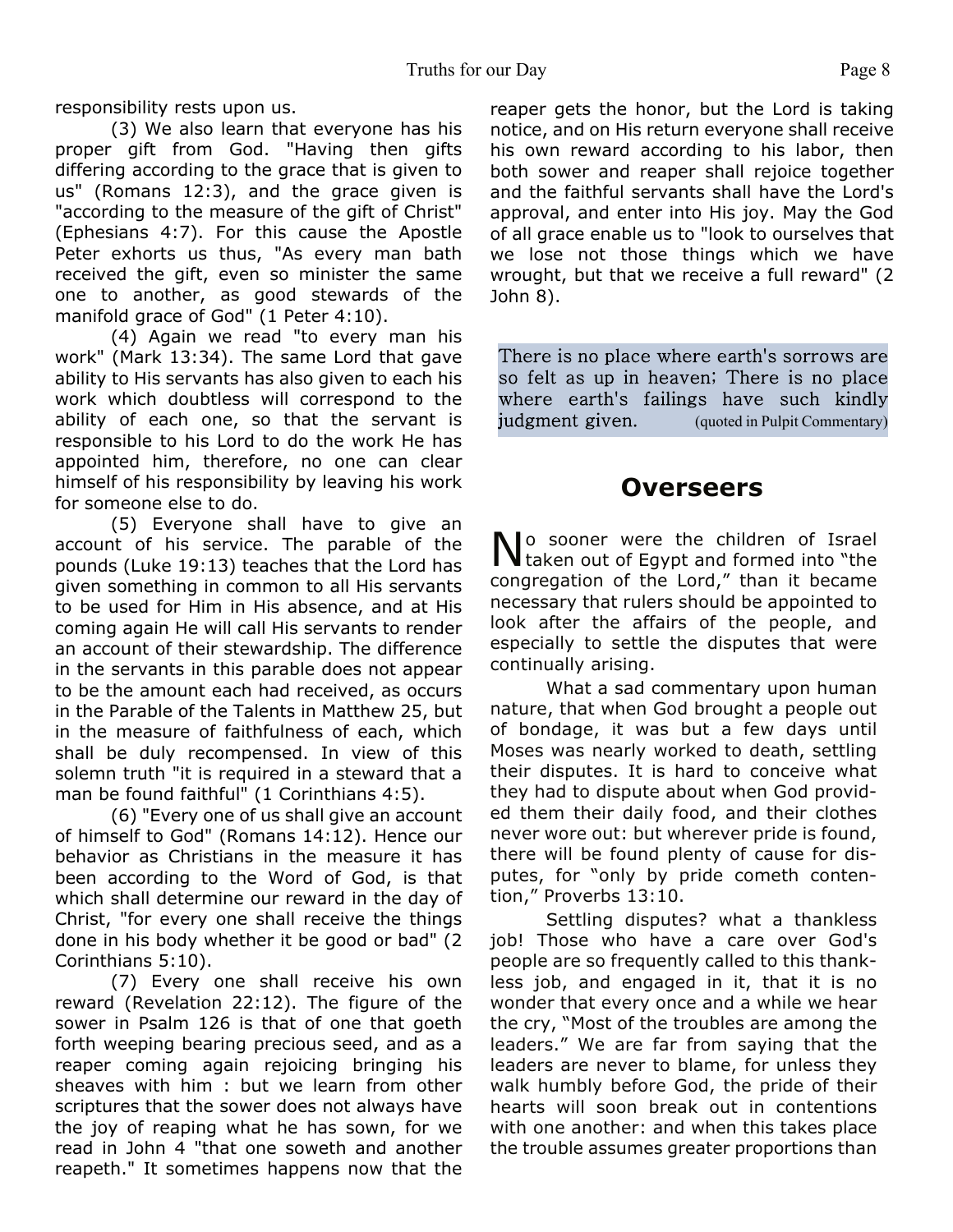amongst the rank and file, because they are more able to enlist sympathizers. Have we not all much reason to judge ourselves in this matter?

 "Moses sat to judge the people: and the people stood by Moses from the morning unto the evening. And when Moses' fatherin-law saw all that he did to the people, he said, What is this thing that thou doest to the people? Why sittest thou thyself alone, and all the people stand by thee from morning unto even? And Moses said unto his fatherin-law, Because the people come unto me to enquire of God: When they have a matter they come unto me; and I judge between one and another: and I do make them know the statutes of God, and His laws," Exodus 18:13-16. Moses was the sole overseer of the congregation: and he settled their disputes by "making them to know the statutes of God, and His laws." This is the only proper way to settle disputes amongst God's people. Moses was a faithful servant over God's house: but Christ, as a Son, is now over God's house (Hebrews 3:5-6), and He will settle every dispute in His own time and way, and it will be settled according to the statutes of God and His laws. Let us remember that "Whatsever a man sows, that shall he also reap." Reaping is done here and now in part: but everything will be finally settled at the judgment seat of Christ.

 Moses taught the people to know the statutes of God; and this is still one qualification of an overseer, "apt to teach," 1 Timothy 3:2. They are to "feed the flock of God," 1 Peter 5:2. This does not mean, able to get up in public and talk. Some can do this, and their talk is but empty words—words only; whereas others whose voice is never heard in public teach both by actions and words, the right ways of the Lord.

 Jethro saw that the burden of the people was too heavy for Moses alone, so he advised him, "Be thou for the people to Godward, that thou mayest bring the causes unto God. And thou shalt teach them ordinances and laws, and shalt shew them the way, wherein they must walk, and the work that they must do. Moreover thou shalt provide out of all the people able men, such as fear God, men of truth, hating covetousness; and place such over them to be rulers over thousands, and rulers of hundreds, rulers of fifties, and rulers of tens. And let them judge the people at all seasons: and it shall be that every great matter they shall bring unto thee, but every small matter they shall judge." Exodus 18:19-22. Moses was to be for the people to God-ward: he was to be a man of prayer: a man who could carry the peoples' difficulties into God's presence. Solomon prayed, "Then hear thou from heaven thy dwelling place, and forgive, and render unto every man according to all his ways, whose heart thou knowest: for thou only knowest the hearts of the children of men," 2 Chronicles 6:30. The judges might be partial, might err, but God would not: and God will settle quarrels, not by outward evidence, but by the evidence which He reads upon the tablets of the heart. May this solemn truth search us, and make us real! The true overseer is a man who takes the troubles of God's people into God's presence, and seeks light from God to judge righteous judgment.

 Moses was not only to teach them ordinances and laws, and to pray, he was also to shew them the way wherein they were to walk. The apostles, in the New Testament, not only brought us the true teaching, they also shewed how that teaching was to be put into effect. Faithful men followed, and still follow them, shewing us the same things. What a grand record the apostle gives Timotheus? "My beloved son, and faithful in the Lord, who shall bring you into remembrance of my ways which be in Christ, as I teach everywhere in every church," 1 Corinthians 4:17. Even a man's right teaching becomes an abomination if he does not shew that teaching in his own life.

 Then they were to be able men. Not every godly Christian is an able man, any more than every godly Christian is able to lead the singing; it requires well balanced men to give well balanced judgment. Nor is it sufficient that a man be an able business man: in fact successful business men are often least able to guide God's people. Money-making is apt to feed pride and wither the soul. Ability to oversee men is apt to make